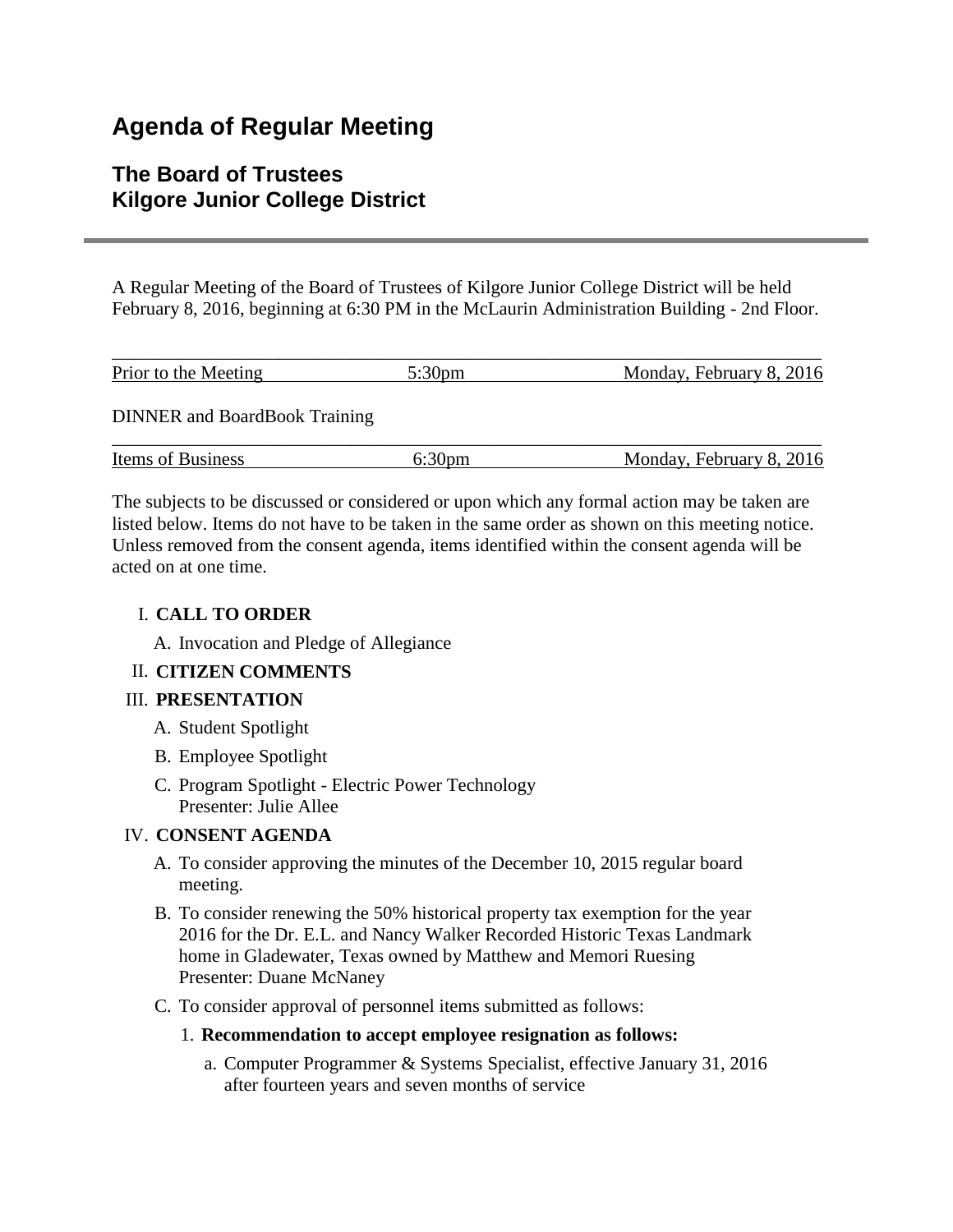- b. Police Officer, effective January 26, 2016 after one year and ten months of service
- 2. **Recommendation to accept employee retirement as follows:**
	- a. Director of East Texas Police Academy, effective January 31, 2016 after twenty-seven years and five months of service
	- b. Professional Support Assistant Residential Life, effective March 31, 2016 after twenty-two years and nine months of service

## 3. **Recommendation for employment as follows:**

- a. Support Specialist Health Sciences, effective February 8, 2016
- b. Institutional Research Analyst, effective February 22, 2016

D. To consider payment of legal fees for services rendered.

## V. **EXECUTIVE SESSION**

 Adjournment to executive session pursuant to Texas Government Code Sections 551.071 - 551.084, the Open Meetings Act, for the following purposes:

 "The Board has adjourned to executive session at \_\_\_\_\_\_\_\_\_\_p.m. on **February 8, 2016."**

PERSONNEL: (Government Code 551.074)

LEGAL: (Government Code 551.071)

REAL ESTATE: (Government Code 551.072)

## RECONVENING IN OPEN MEETING

#### "**The Board has reconvened in open session at \_\_\_\_\_\_\_\_\_p.m. on February 8, 2016."**

IF, DURING THE COURSE OF THE MEETING COVERED BY THIS NOTICE, THE BOARD SHOULD DETERMINE THAT A CLOSED OR EXECUTIVE MEETING OR SESSION OF THE BOARD SHOULD BE HELD OR IS REQUIRED IN RELATION TO ANY ITEM INCLUDED IN THIS NOTICE, THEN SUCH CLOSED OR EXECUTIVE MEETING OR SESSION AS AUTHORIZED BY SECTION 551.001 ET SEQ. OF THE TEXAS GOVERNMENT CODE (THE OPEN MEETINGS ACT) WILL BE HELD BY THE BOARD AT THAT DATE, HOUR AND PLACE GIVEN IN THIS NOTICE OR AS SOON AFTER THE COMMENCEMENT OF THE MEETING COVERED BY THIS NOTICE AS THE BOARD MAY CONVENIENTLY MEET IN SUCH CLOSED OR EXECUTIVE MEETING OR SESSION CONCERNING ANY AND ALL SUBJECTS AND FOR ANY AND ALL PURPOSES PERMITTED BY SECTIONS 551.071-551.084, INCLUSIVE, OF THE OPEN MEETINGS ACT.

Should any final action, final decision, or final vote be required in the opinion of the